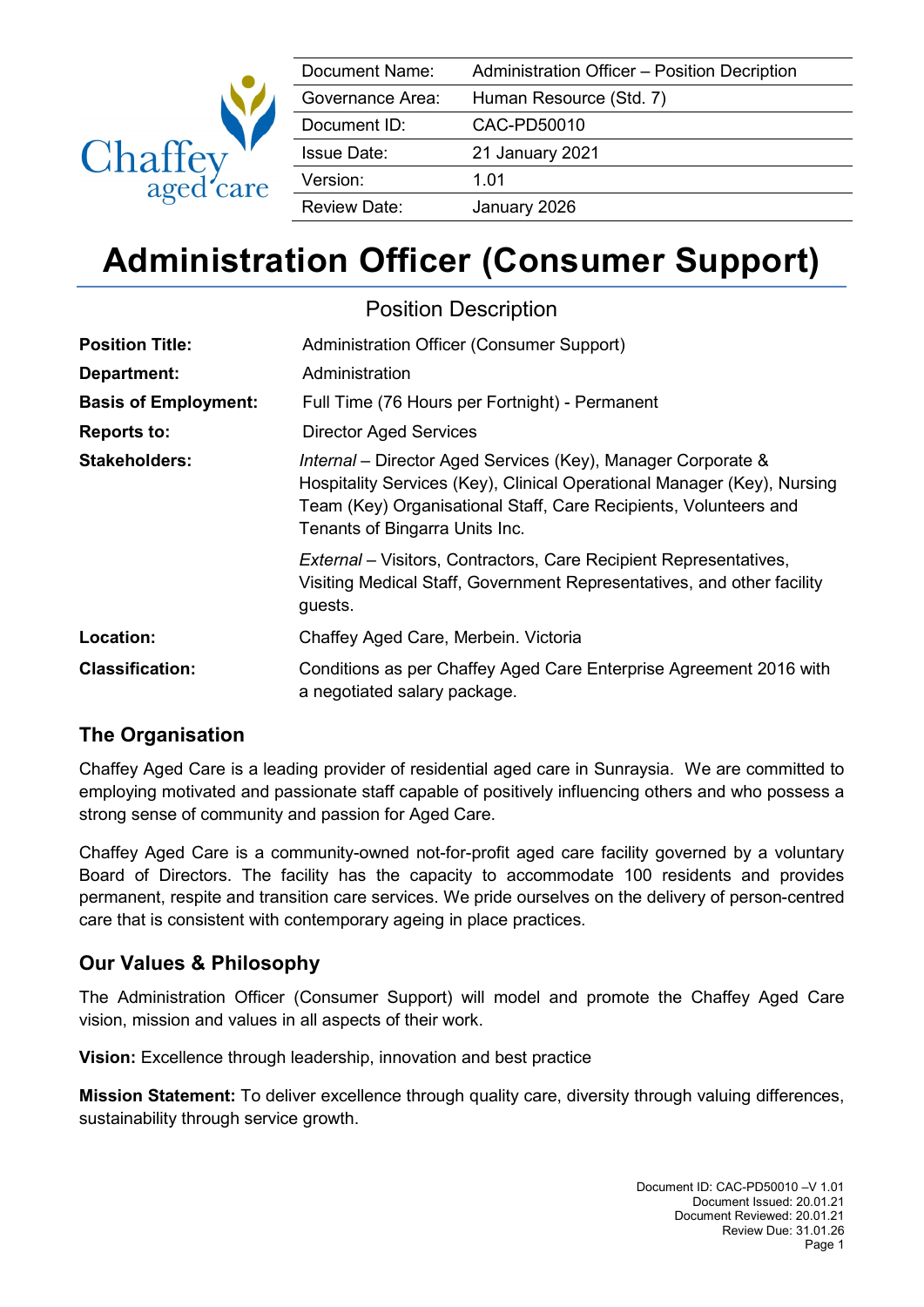#### **Values:**

**Respect** We demonstrate care, compassion and consideration in our interactions with residents, family, staff and the wider community

**Compassion** We act with sensitivity, empathy and consideration for others in every interaction with residents, families and the wider community

**Dignity** We recognise and embrace the diversity and value of each individual

**Integrity** We demonstrate honesty, credibility and ethics in all that we do, treating each individual fairly and exercising responsibility in decision making

**Accountability** Understands roles, uses resources wisely, delivers on time, timely decision making, achieves stretch goals, takes responsibility for the performance

**Excellence** Supports creativity & innovation, proactive & solution-focused, seeks out opportunities, embraces quality improvement, professionalism

#### **Position Purpose**

The Administration Officer (Consumer Support), under the supervision of the Director Aged Services, will be expected to work in accordance with the philosophy and objectives of the facility to provide high-quality customer service and highly efficient support to consumers, assist them with making informed choices about their care and services and living the life they choose. Consumer support is delivered in a manner consistent with meeting the facility's requirements and maintains a culture of inclusion and respect. All records will be maintained in accordance with the requirements outlined in the Aged Care Standards.

#### **1. Key Responsibilities Specific this Role**

- 1.1. To provide administrative support as directed by the Director Aged Services in all areas relating to the reception and customer service and consumer support requirements of Chaffey Aged Care and those identified by the key stakeholders; in the Manager Corporate & Hospitality Services, Clinical Operations Manager other Senior Staff.
- 1.2. Welcome visitors to the facility and provide a customer-focused reception / administrative service for the facility with prompt follow up of all enquiries in conjunction with Administration Officer (Reception).
- 1.3. Answer phones, redirect enquires to the appropriate person and undertake clear, actionable phone messages for absent staff in conjunction with Administration Officer (Reception).
- 1.4. Support the bookings and visiting processes to allow care recipients to remain connected to people of importance to them, utilising technology and maintaining the guidelines in place at the time.
- 1.5. Scanning, printing, binding, photocopying and faxing as required or directed.
- 1.6. Assist, as directed in collecting and collating data for use in mail outs, care recipient, and staff communications.
- 1.7. Assist care recipients with day-to-day inquiries and support for items including clothing labels, telephone services, lost property, resident fund accounts, additional services and payment and receipts of care recipient accounts.
- 1.8. Support care recipients to communicate their wishes with Privacy Dignity & Choice, which may include consultation and communication of specific outcomes through clinical management software.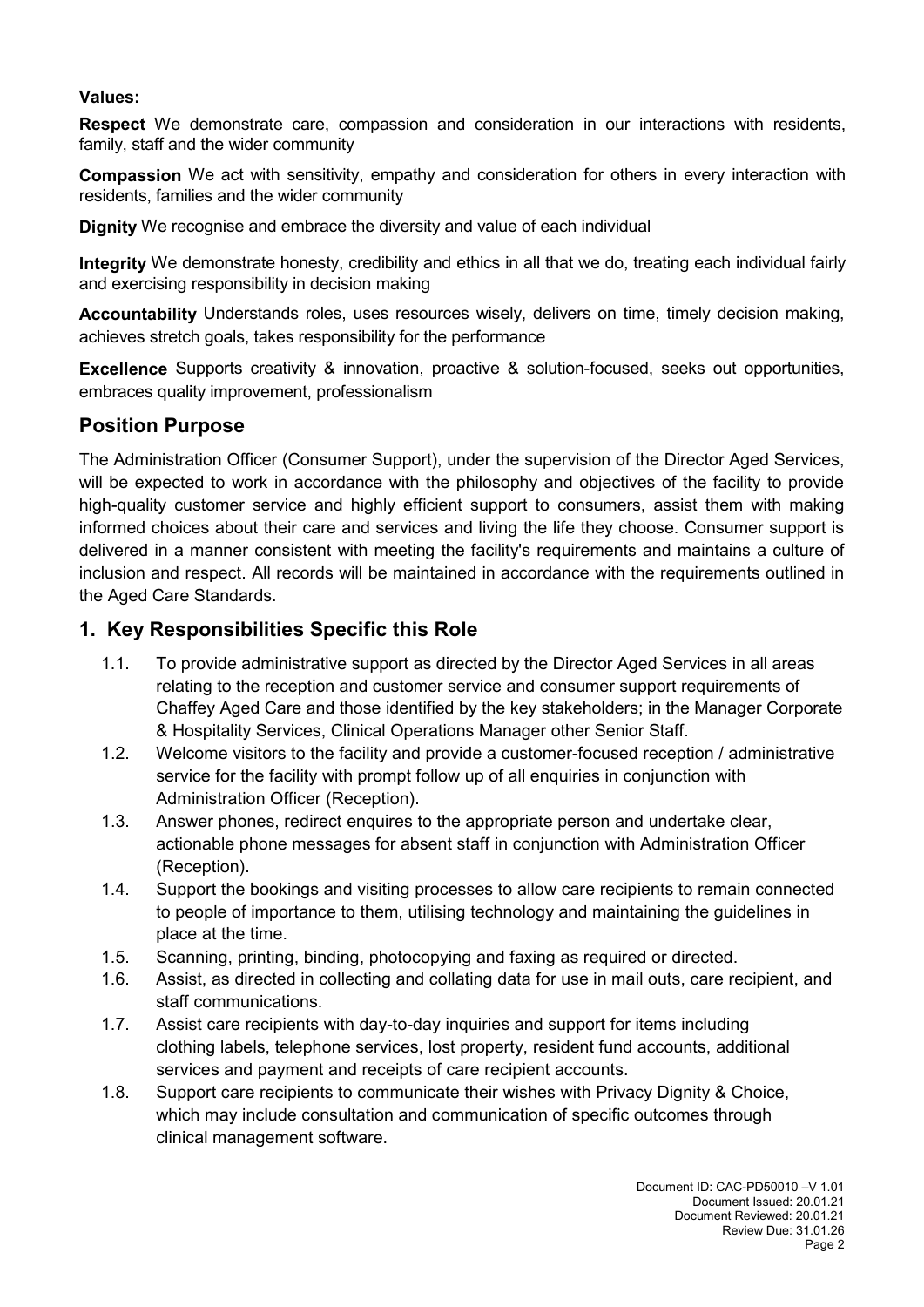- 1.9. Support care recipients with the coordination of outings and medical appointments, including liaison with external stakeholders (medical clinics, transport & support persons) and nursing staff to ensure the care recipient has a successful and wellsupported outing or appointment.
- 1.10. Facilitate and coordinate practical support for care recipients to attend significant family events (not limited to weddings, anniversaries etc.), providing practical support and coordinating bookings for family events held within the facility, such as private dining, celebrations etc.
- 1.11. In the first instance, support care recipients to raise feedback (complaint, compliment or suggestions), complete documentation, and escalate any moderate or major concerns to senior staff.
- 1.12. Support prospective consumers to advance their enquiry into residential aged care, collecting primary contact information to refer to the Manager Corporate and Hospitality Services to support the development and maintenance of waiting lists.
- 1.13. Conduct tours of the facility for prospective consumers in consultation with Manager Corporate Hospitality Services.
- 1.14. Create and coordinate content for Care Recipient Newsletters and bulletins, coordinating with Lifestyle Teams the distribution of same.
- 1.15. Produce as requested, materials and information to support the work directives of the above.
- 1.16. Promote and support the work of Chaffey Aged Care and its subsidiaries through the high standard of communications necessary for this position.
- 1.17. Ensure the Director Aged Services is kept abreast of any issues that may impact the department's efficient running.
- 1.18. To prepare and produce routine documents, forms, correspondence, reports, minutes, databases and spreadsheets as required by the Director Aged Services which meet the Senior Staff requirements.
- 1.19. To undertake other administrative tasks as directed by the Director Aged Services and other key stakeholders.
- 1.20. Engage and provide support to the tenants of Bingarra Units Retirement Village as needed or directed.

### **2. Other**

2.1. Participate in other duties as directed within the intended scope of the role.

# **Attributes Essential for the Role (Technical Skills / Knowledge & Experience)**

- Work within the stated mission statement, vision and objectives of Chaffey Aged Care
- Work according to the Chaffey Aged Care policy, protocols and procedures
- Advanced skills associated with using the Microsoft Office Suite, in a particular word, excel, databases and web-based applications.
- Provide quality services in a manner that maintains and enhances the independence of residents and maximises their lifestyle options
- Ensure all residents are provided with a safe, secure, and friendly environment where individual choice and decision making are encouraged
- Practice open communication and pro-actively participate in problem-solving where issues or areas of disagreement arise
- To be aware of relevant legislative standards and guidelines and a commitment to ensuring the accreditation standards are followed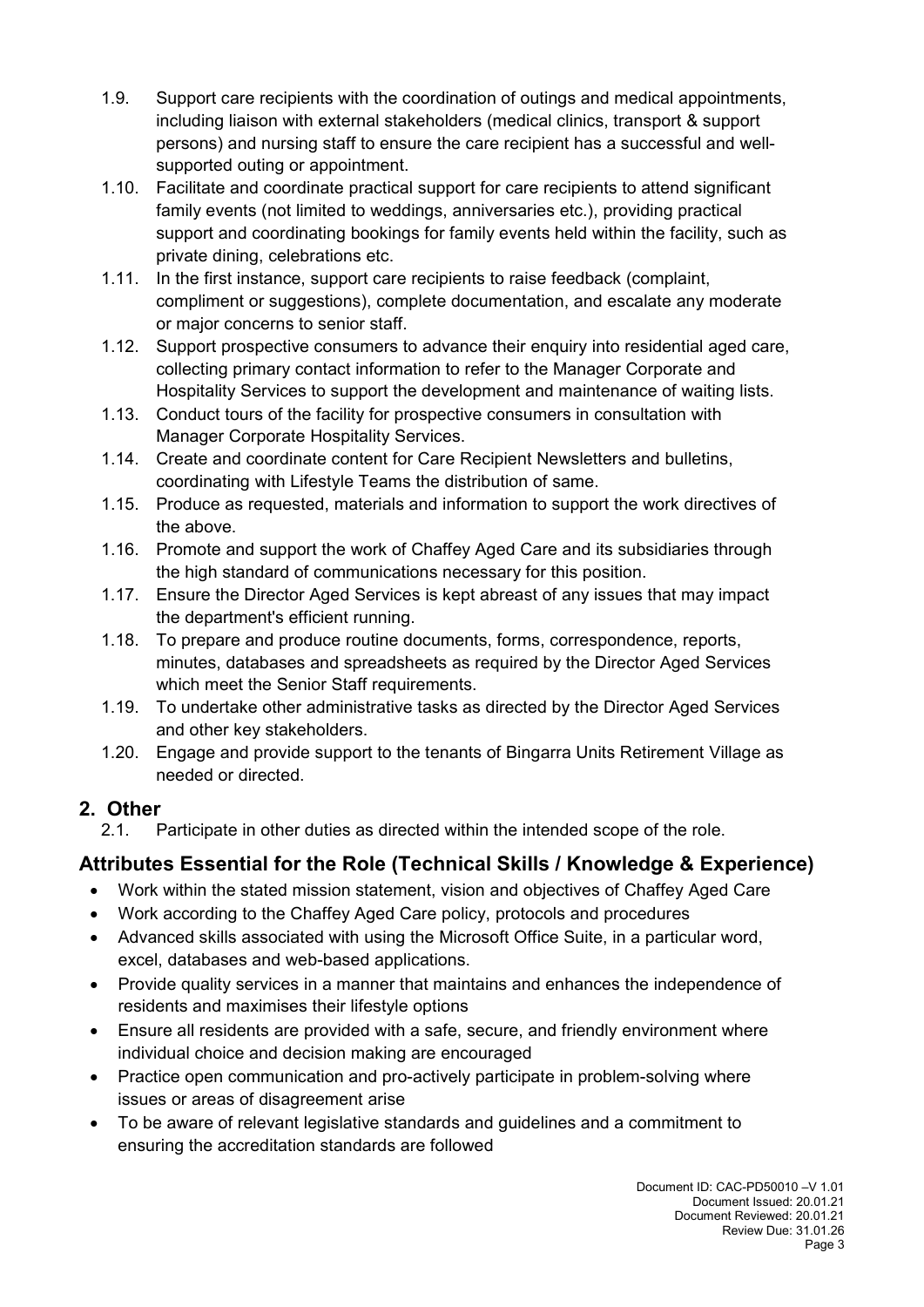- Establish and maintain effective communication with residents, their relatives and friends to ensure the care recipients' physical and emotional well-being is optimised
- Establish and maintain effective communication and relations with other staff to support and promote a comfortable, homely and safe atmosphere for residents
- Be able to respond appropriately to residents with physical and cognitive disabilities or seek appropriate assistance
- To observe and report changes in the care recipient's behaviour or physical condition to the appropriate Nursing Staff or your Line Manager.
- Awareness of the Aged Care Quality & Safety Standards applicable within your scope of responsibility as an Administration Officer.

# **Key Selection Criteria**

- Demonstrated ability to maintain appropriate and accurate administrative records within a timely manner to achieve deadlines.
- Demonstrated ability to support and facilitate positive outcomes for consumers in a complex environment
- Demonstrated experience in delivering exceptional customer service.
- Demonstrated ability to follow instructions while multitasking.
- Demonstrated ability to work with minimal supervision
- Ability to cope with organisational change and work demands.
- Demonstrated experience interacting with a wide range of people.

## **Team Work**

- Contribute to a harmonious workplace and carry out duties cooperatively and respectfully that recognises other team members' role in the delivery of quality service.
- Actively contribute to the establishment and maintenance of constructive relationships within the team.
- Communicate in a clear, concise and accurate manner, while respecting the opinions and suggestions of others.
- Ability to work autonomously and to use initiative and demonstrate an innovative approach to tasks

# **Occupational Health and Safety**

- Maintain a safe work environment in accordance with organisational Occupational Health and Safety Policies and Procedures
- Participate in mandatory Health and Safety training and education
- Identify and report hazards in the workplace

### **Duties of employees:**

- 1. While at work, an employee must
	- a. Take reasonable care for his or her own health and safety; and
	- b. Take reasonable care for the health and safety of persons who might be affected by the employee's acts or omissions at a workplace; and
	- c. Co-operate with his or her employer with respect to any action taken by the employer to comply with a requirement imposed by or under this Act or the regulations.
- 2. While at work, an employee must not intentionally or recklessly interfere with or misuse anything provided at the workplace in the interests of health, safety or welfare."

*Reference: OH&S Act 2004, Act No. 107/2004 Part 3, Division 4, Item 25.*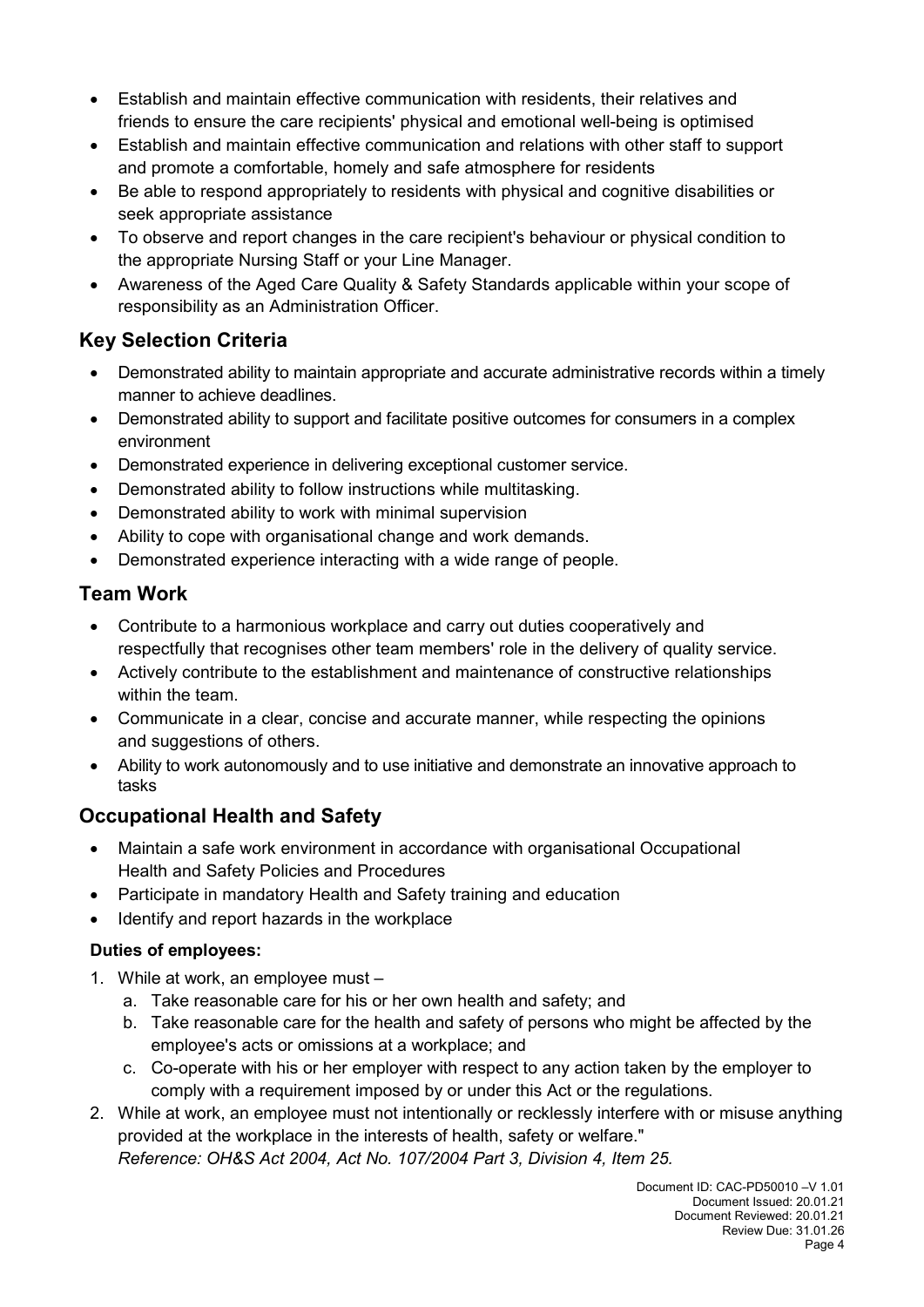## **Privacy & Confidentiality**

- Comply with legislative requirements consistent with the Privacy Act
- Applying the principles of privacy and confidentiality to all work practices
- Adhering to organisational Privacy of Information Policy and Procedure at all times
- Maintaining a duty of confidentiality to all residents, clients, volunteers and staff
- Ensuring that any "Confidential Information" that becomes known through the course of employment within the organisation is kept confidential including information relating to Chaffey's: business or operational interests; methodology and affairs; financial information; and anything else that is notified as being confidential
- Compliance with legislative requirements and Chaffey Aged Care policies and procedures

## **Qualifications / Registrations / Licences**

- Current Driver's License (essential)
- Satisfactory criminal history check (essential)
- Satisfactory working with children check (essential)
- A relevant post-secondary qualification (desirable) / or Minimum of 3-5 years demonstrated experience in an equivalent position.

## **Key Performance Criteria**

In addition to the performance standards and responsibilities outlined in this Position Description, a comprehensive set of Key Performance Criteria will be used to establish performance and expectations clearly and to review performance as per performance review clause.

The following is the overarching areas of performance with specific measures by which performance will be appraised and evaluated.

| <b>Area of Performance:</b>    |                                                                                                                                                                                                                                      |                                                                                                               |  |
|--------------------------------|--------------------------------------------------------------------------------------------------------------------------------------------------------------------------------------------------------------------------------------|---------------------------------------------------------------------------------------------------------------|--|
| <b>Administration</b>          | Evidence of efficient communication between identified stakeholders.<br>٠<br>Evidence of current and efficient application of software packages to<br>٠<br>produce documents, minutes, reports, letters, publications and worksheet. |                                                                                                               |  |
|                                | ٠<br>٠                                                                                                                                                                                                                               | Evidence of meeting set deadlines<br>Positive feedback from stakeholders concerning interactions and customer |  |
|                                |                                                                                                                                                                                                                                      | service.                                                                                                      |  |
| <b>Teamwork</b>                | ٠                                                                                                                                                                                                                                    | Evidence of harmonious workplace.                                                                             |  |
|                                | ٠                                                                                                                                                                                                                                    | Evidence of cooperation and respect with other staff members.                                                 |  |
| <b>Compliance/ Continuous</b>  | ٠                                                                                                                                                                                                                                    | Compliance with the organisation's policies and procedures.                                                   |  |
| Improvement                    | ٠                                                                                                                                                                                                                                    | Evidence of timely resolution of non-compliance.                                                              |  |
|                                |                                                                                                                                                                                                                                      | Evidence of assistance and contribution to the organisations quality                                          |  |
|                                |                                                                                                                                                                                                                                      | framework and compliance requirements.                                                                        |  |
|                                | ٠                                                                                                                                                                                                                                    | Evidence of appropriate/timely follow up/improvements                                                         |  |
| <b>Occupational Health and</b> | ٠                                                                                                                                                                                                                                    | Ability to demonstrate responsibilities in the event of a fire or other                                       |  |
| <b>Safety</b>                  |                                                                                                                                                                                                                                      | emergencies.                                                                                                  |  |
|                                | п                                                                                                                                                                                                                                    | Accurate and timely completion of adverse event documentation, incident                                       |  |
|                                |                                                                                                                                                                                                                                      | reports and other compliance documents relating to OH&S                                                       |  |
|                                | п                                                                                                                                                                                                                                    | Accurate and timely hazard alert reports.                                                                     |  |
|                                |                                                                                                                                                                                                                                      | Safely operates equipment at all times.                                                                       |  |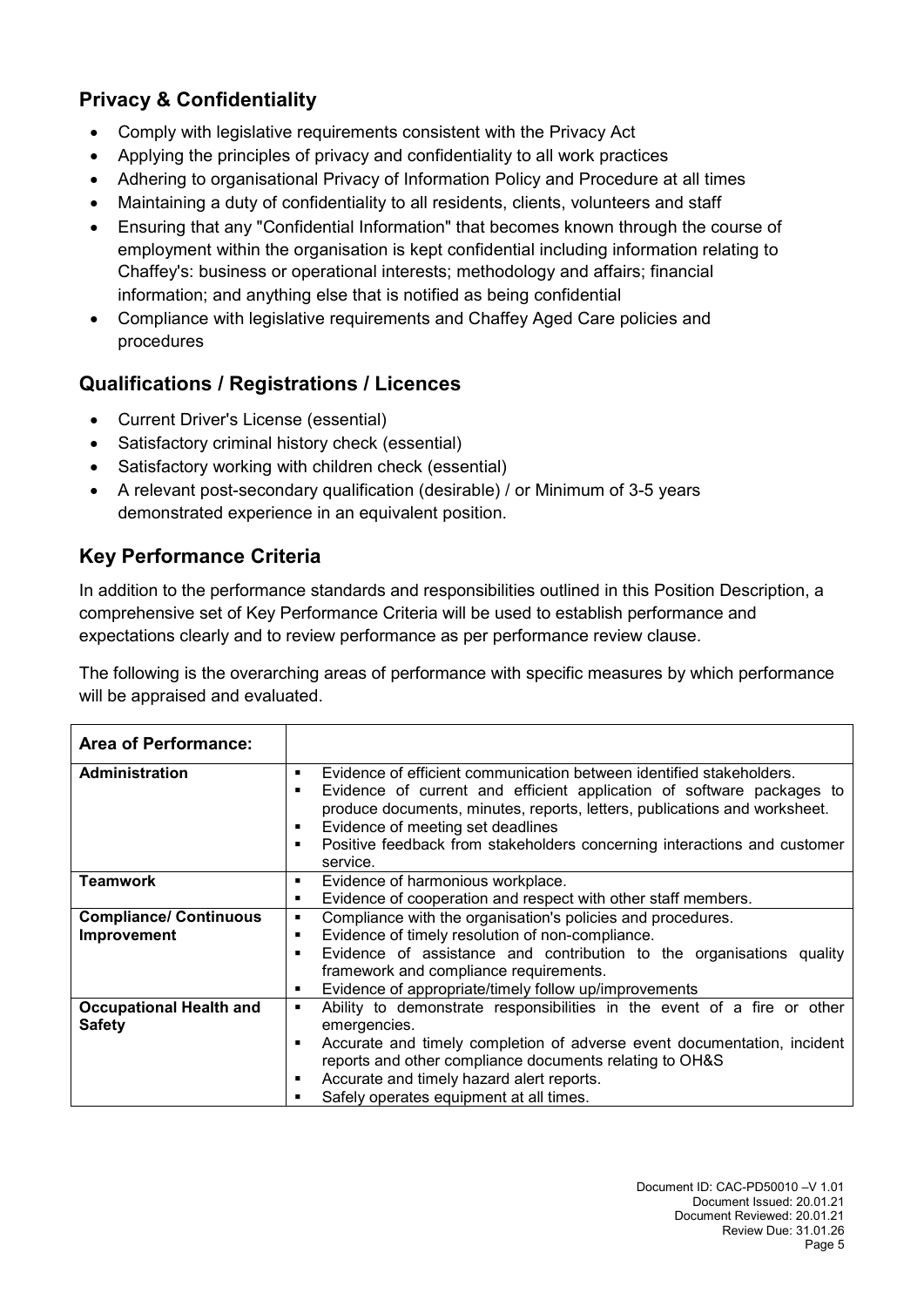## **Performance Appraisal**

The position requires completion of a six (6) month probationary period.

The Administration Officer's performance shall be evaluated by the Manager Corporate & Hospitality Services or delegate at three months service, six month's service and after 12 months service and thereafter each subsequent 12 months, on termination of service and/or on request.

The organisations' policy outlines that concerns over skill and performance of employees are addressed wherever possible, through a performance appraisal which is not related to the Disciplinary Procedure.

Note: Statements in this position description are intended to reflect, in general, the duties and responsibilities of the position and are not to be interpreted as being all-inclusive.

#### **The Spread of Hours and Days of Work**

- 38 hours per week Monday to Friday within the span of 8 am to 8 pm
- The usual hours will be normal business hours as advised in the letter of offer/contract of employment.

## **Physical Requirements**

Due to the geographic layout and nature of work, employees will be required to undertake a diversity of tasks, which may require various forms of mobility. The following requirements will be needed to carry out the essential elements of the position as outlined in the position description. As the below list may not be conclusive, it is the responsibility of all staff employed by the organisation to follow all risk control strategies and be responsive to potential hazards when completing duties within this position. The frequency descriptions relate to the following time frames:

| $= 0\%$ to 25% of the workday<br>Infrequent |                  |                                                                                                                                                                                                                                           |
|---------------------------------------------|------------------|-------------------------------------------------------------------------------------------------------------------------------------------------------------------------------------------------------------------------------------------|
| <b>PHYSICAL</b><br><b>DEMAND</b>            | <b>FREQUENCY</b> | <b>COMMENTS</b>                                                                                                                                                                                                                           |
| Standing and<br>Walking                     | Frequent         | Standing and walking are minor components of the position. They are<br>required for the delivery of service and movement around the facility. It<br>will require the ability to fully use both legs on a variety of surfaces.             |
| Sitting                                     | Continuous       | Sitting is a major component of the position and is required when<br>carrying out documentation or administration requirements.                                                                                                           |
| Climbing                                    | Infrequent       | Climbing is required when ascending or descending stairs or ladders. It<br>will require the ability to utilise both legs and feet and/or hands and arms.<br>Body agility is required.                                                     |
| Balancing                                   | Infrequent       | Balancing is required to maintain body equilibrium to prevent falling when<br>walking, standing, crouching and/or lifting whilst carrying out job<br>requirements.                                                                        |
| Lifting and<br>carrying                     | Infrequent       | Lifting and carrying is required in the movement of objects around the<br>facility including movement from lower to higher and/or horizontally<br>and/or place to place. It will require the ability to fully use both arms and<br>hands. |
| Pushing and<br>Pulling                      | Infrequent       | Pushing and pulling are required to draw, drag, push or tug<br>objects around the facility including but not limited to trolleys.                                                                                                         |
|                                             |                  | Document ID: CAC-PD50010 - V 1.01                                                                                                                                                                                                         |

Frequent  $= 25\%$  to 75% of the workday

Continuous  $= 75\%$  to 100% of the workday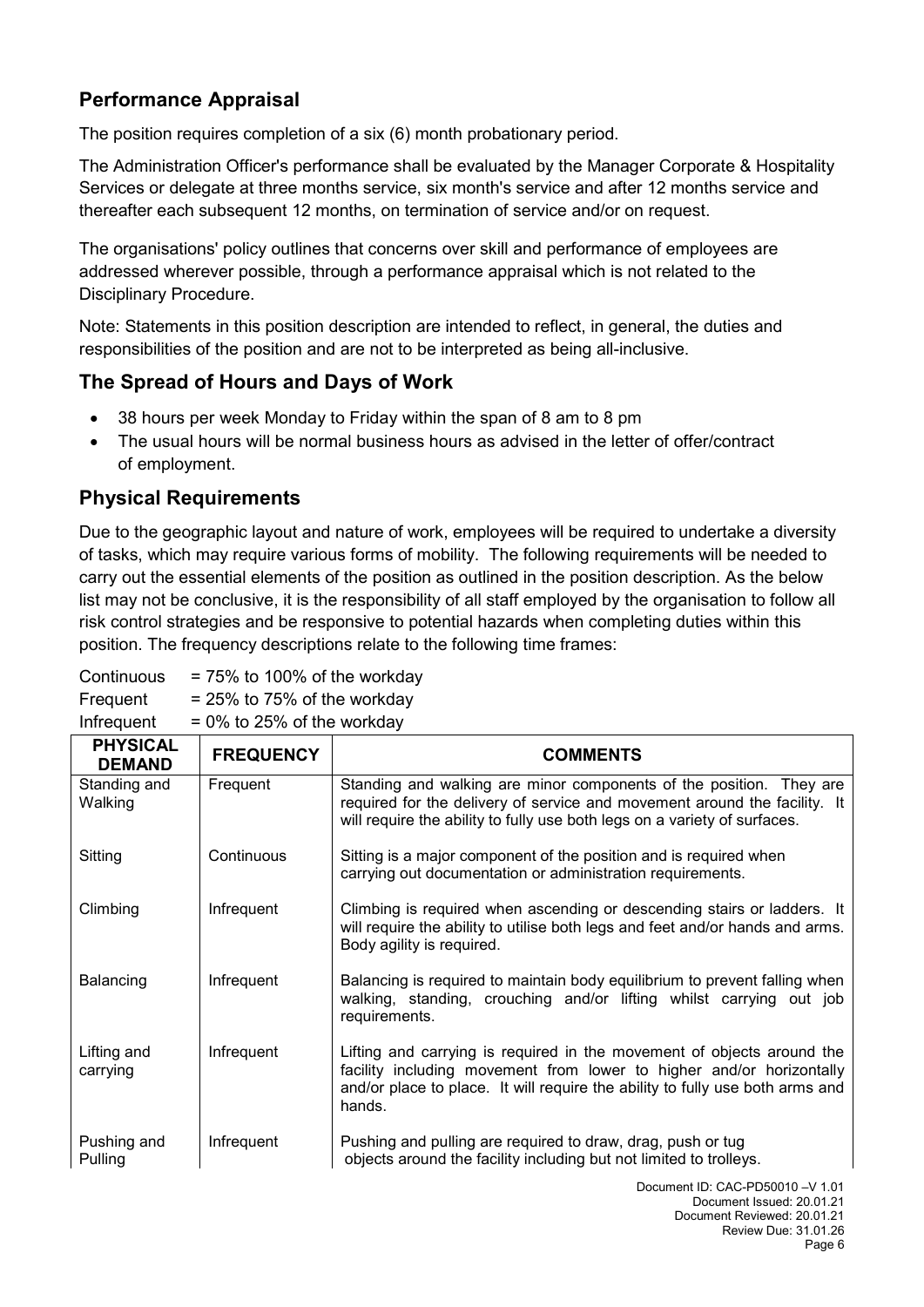| <b>PHYSICAL</b><br><b>DEMAND</b> | <b>FREQUENCY</b> | <b>COMMENTS</b>                                                                                                                                                                                                                                                                                               |
|----------------------------------|------------------|---------------------------------------------------------------------------------------------------------------------------------------------------------------------------------------------------------------------------------------------------------------------------------------------------------------|
| Bending and<br>Crouching         | Infrequent       | Bending at waist level whilst carrying out job requirements in the facility.<br>Ability to crouch to floor level when required.                                                                                                                                                                               |
| Kneeling                         | Infrequent       | Kneeling can be required whilst carrying out job requirements.                                                                                                                                                                                                                                                |
| Reaching and<br>stretching       | Frequent         | Reaching and Stretching is required in carrying out administration duties,<br>and in the movement of objects in the facility.                                                                                                                                                                                 |
| Twisting                         | Infrequent       | Twisting may be required in the movement of objects in the facility. The<br>ability to reach in all directions and to twist at the waist is required.                                                                                                                                                         |
| Grasping/Finger<br>Movement      | Continuous       | Grasping and finger movement (pinching, picking, typing) is required to<br>holding onto objects and in carrying out administration duties. It will<br>require the ability to do repetitive motions with hands, wrists and fingers.                                                                            |
| Handling and<br>Feeling          | Continuous       | Handling and feeling are required in carrying out administration duties,<br>finger dexterity and hand-eye coordination are required, along with full<br>hand and wrist movement, also the ability to perceive attributes of objects<br>or clients by touching with skin, particularly that of the fingertips. |
| Talking                          | Continuous       | Required for the delivery of client care and job requirements. An<br>excellent understanding of the English language is required when dealing<br>with residents, relatives, allied health professionals and other facility staff.<br>Also the ability to communicate effectively.                             |
| Hearing                          | Continuous       | Required for job requirements. Ability to maintain hearing acuity, with<br>correction, if required, and the ability to hear and understand whispered<br>conversations at a distance of up to 1 metre. Ability to interpret what is<br>being heard.                                                            |
| Vision                           | Continuous       | Required for the delivery of client care and job requirements. Ability to<br>maintain 20/40 vision using correction, if required. Ability to see and<br>recognise objects and read documents. Ability to discriminate between<br>colours and to determine depth perception.                                   |
| Smelling                         | Continuous       | Required for job requirements. Ability to distinguish odours and identify<br>hazards.                                                                                                                                                                                                                         |
| Repetitive<br>Motions            | Continuous       | Repetitive motions of the wrists, hands or fingers may be required when<br>carrying out administration duties such as, but not limited to typing.                                                                                                                                                             |

## **Additional points to note**

This document forms part of the Contract of Employment.

This position may, after due consultation, be revised and amended from time to time to meet organisational and operational requirements.